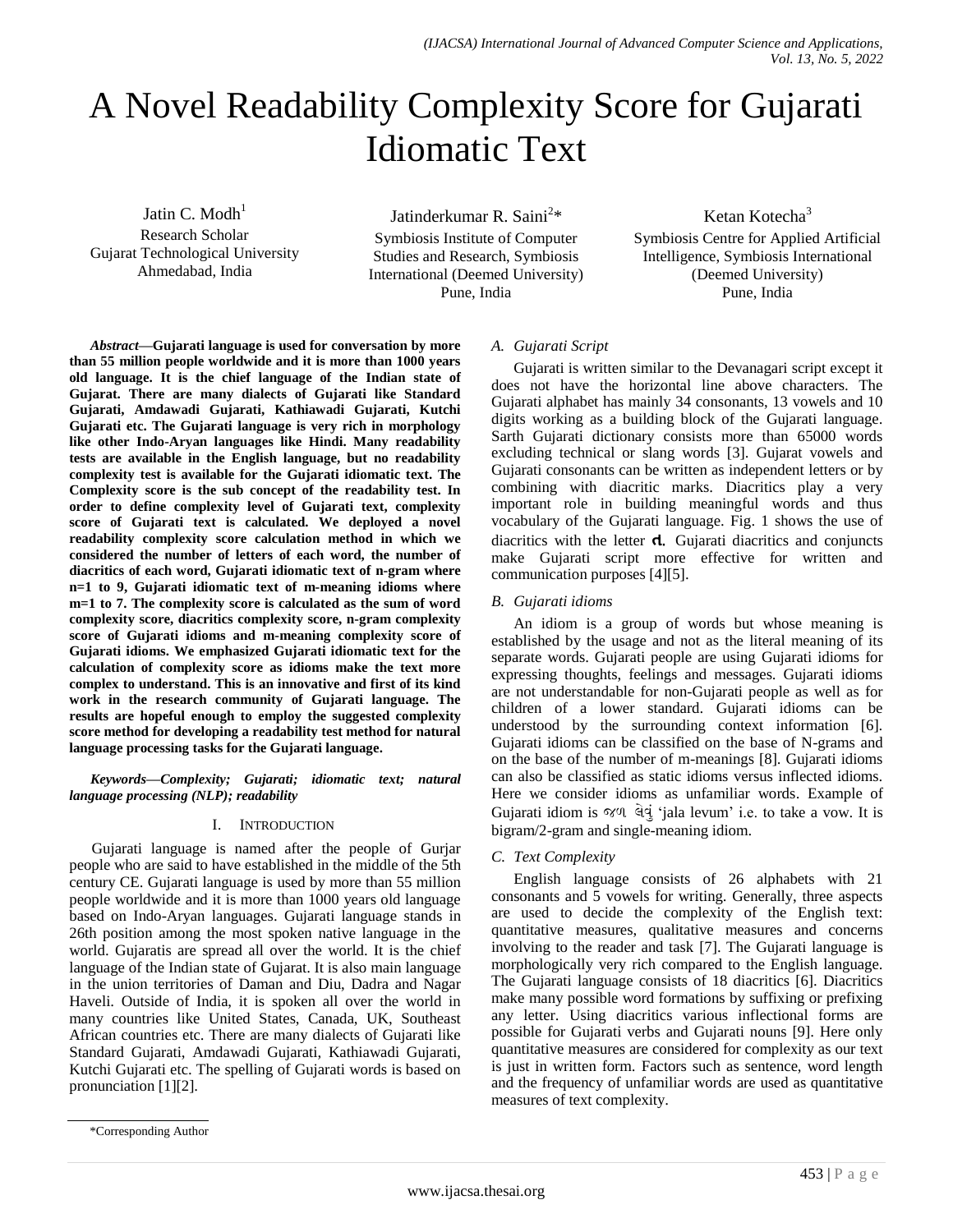| Independent vowels              | ਪ | આ          | ಲ       |    | ◡ | ઊ                    | ᄲ | અ  | આ        | ઓ  | ᄲ  | અઃ    | า⁄∀ |
|---------------------------------|---|------------|---------|----|---|----------------------|---|----|----------|----|----|-------|-----|
|                                 | a | aa         |         | ee | u | $_{\rm oo}$          | e | ai | $\Omega$ | au | am | Ah    | ru  |
| Common Diacritics $\rightarrow$ |   | . <b>.</b> | -<br>ŢС | ◠  | ت | $\ddot{\phantom{1}}$ |   |    |          |    |    | 5.2⊕. |     |
| $d + Diacritics \rightarrow$    |   | તા         | -<br>ાત | αι | q | .የ                   | π | п. | તા       | તૌ |    | п.    |     |

Fig. 1. Use of Diacritics in the Building Gujarati Conjuncts with Letter ત.

The rest of the paper is organized as follows: Section II corresponds to the literature review related to text complexity and Gujarati text; Section III represents the methodology including collection of idioms data and the method of calculating Gujarati text complexity; Section IV covers the results and analysis; finally, the limitations, conclusion and future work are represented in Section V.

#### II. RELATED LITERATURE REVIEW

A readability score is computer calculated score which roughly decides what level of knowledge needed by someone to be able to read a text easily. Various researches have been performed for the study of the readability and complexity of the various languages. Various work related to readability formula have been carried out.

Harvey [7] represented three-part model for measuring text complexity namely qualitative measures, quantitative measures and reader & task. Quantitative measures consider more lexile level text as more complex than less lexile text. A qualitative factor considers layout, text structure, language features, purpose and meaning etc descriptors. Reader & task is dependent on the professional judgment of teachers about the complex text. Author used a Rubric - a set of guidelines to decide the complexity of the English text.

Uccelli [10] considered parameters like word length, frequency of unfamiliar terms, sentence length and text cohesion for the quantitative dimension of the complexity of English language text. The author emphasized that multiple themes, multiple perspectives, content-specific knowledge, figurative or ambiguous language make English text very complex text.

Anet [11] defined text complexity as easy or hard text in terms of reading based on qualitative and quantitative text features. Important quantitative parameters for defining text complexity are structure, meaning or purpose, language and knowledge requirement for particular English text.

Barge [12] calculated the English text complexity Rubric using 10 dimensions; each dimension can receive a score between 0 and 10 to indicate the optimal benefit for students. 100 points is the best possible overall score for a text and interpreted collective text scores depend on the different points. The rubric provides a framework to assist educators.

Flesch and Kincaid [13] designed readability tests to indicate the difficulty of English passages to understand. They represented two tests namely Flesch Reading-Ease and Flesch-Kincaid Grade level. Same core measures of sentence length and word length are used by the authors for the two tests.

Tillman and Hagberg [14] used Swedish and English language to test the compatibility of readability algorithms. They tested three algorithms namely Coleman-Liau index (CLI), Lasbarhetsindex (LIX) and Automated Readability Index (ARI) on Wikipedia articles. Authors concluded that CLI seem to perform less well on higher level text but works excellent on the Bible like easy to read text in Swedish and English languages, whereas LIX and ARI work on average as well as hard texts in both Swedish and English languages.

Venugopal et al. [15][16] analyzed the complex words in Hindi language sentences and experimented with whether classical readability parameters of the English language can be applied to the Hindi language or not for determining the complexity of the word. They demonstrated that the frequency parameter plays an important role in determining the complexity of a word in Hindi sentence. As per their study, the length of a word is not a significant factor; the number of syllables plays an important predictor of word complexity. Researchers used five tree-based ensemble models out of a total of eight classifiers to extract the important features.

Sinha et al. [17] presented that the English readability formulas are not helpful for Hindi and Bangla languages. They proposed two new readability models for Hindi text documents and Bangla text documents. They customized standard structural parameters like word length, sentence length, number of syllables/word, number of polysyllabic words, number of consonant-conjuncts and number of polysyllabic words per 30 sentences.

Mehta and Majumder [18] explored large-scale media text of three Indo-Aryan languages Gujarati, Bengali, and Hindi as a part of quantitative analysis. As per their statistical study of the corpus, Bengali piece of writing might be more difficult to read than Hindi or Gujarati; Gujarati corpus has more diversity in vocabulary and it contains double type-token ratio than that of Bengali; Hindi is less artificial compare to Gujarati but more compared to Bengali, etc.

Modh and Saini [19][20] collected 2-gram to 9-gram Gujarati idioms and classified them as single-meaning to seven-meaning idioms based on a number of meanings. Authors [6] detected Gujarati idioms from the entered text using diacritics and suffix-based rules. Researchers [8] also exploited IndoWordNet for deciding the meaning of idioms on the base of surrounding contextual information.

Based on this exhaustive literature assessment and evaluation, English language text is analyzed by many researchers in detail for deciding the readability score of the English text by applying different standard parameters. Indo-Aryan languages like Hindi, Bengali and Gujarati are analyzed by some researchers by comparing it with English parameters. Very less work is done specially for Gujarati language text. No researchers have calculated the readability complexity score of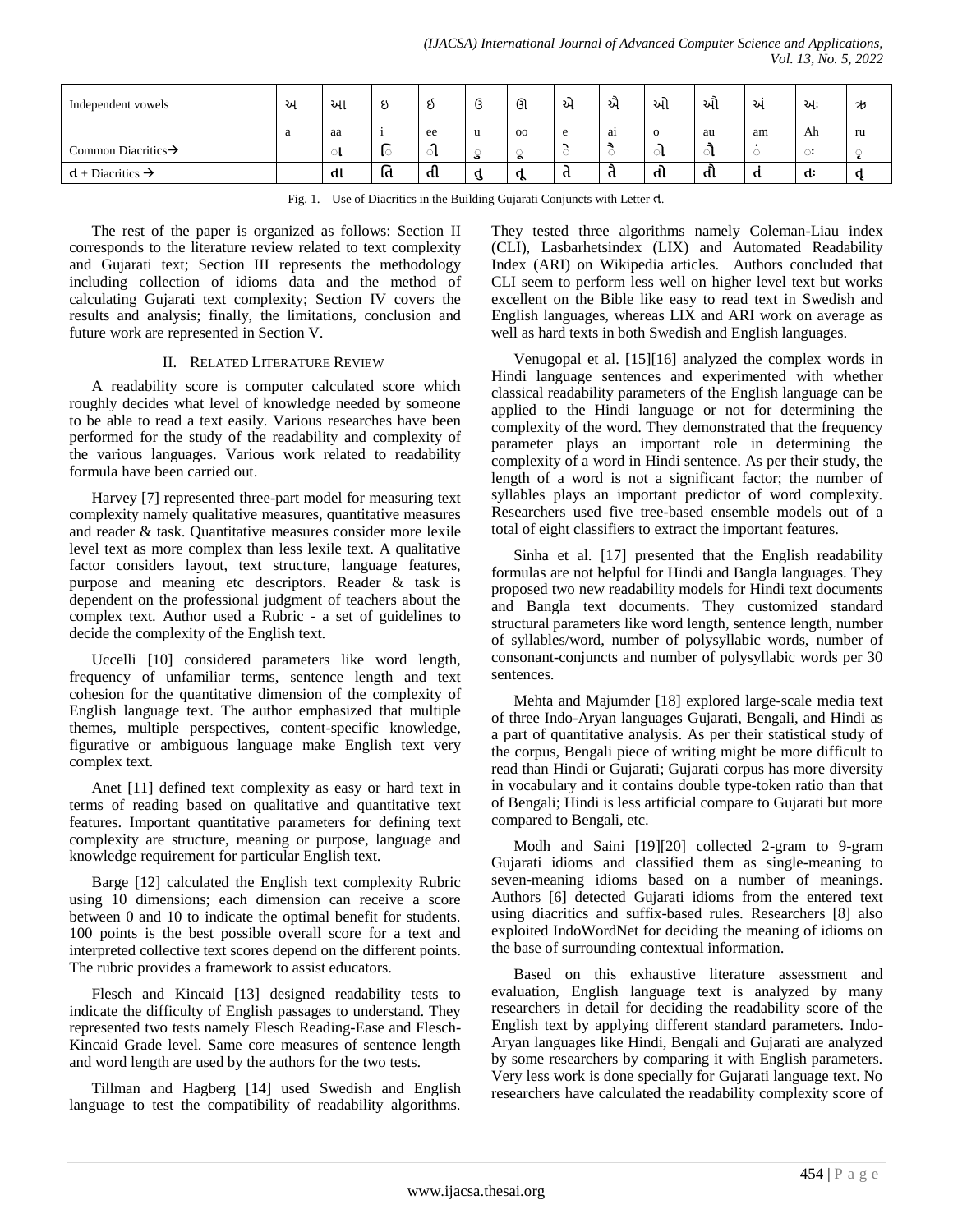the Gujarati idiomatic text and No other researchers have tried to identify Gujarati idioms from the Gujarati text.

The paper highlights on the study of the complexity of Gujarati text by considering parameters like the number of letters in the individual word and the number of diacritics of the individual word. This paper also considers the presence of idioms in the text and also considers the type of idioms in the text and decides the complexity level of the Gujarati text. The extent of this paper is to analyze letters, diacritics, words and idioms within Gujarati text. This deployment helps in the study of the complexity of Gujarati idiomatic text.

#### III. METHODOLOGY

For the calculation of the complexity score of Gujarati text, four parameters are considered (1) the number of letters of each word (2) the number of diacritics of each word (3) the number of Gujarati idioms. If Gujarati idioms are found in the text, then the idiom(s) are classified in two ways: N-gram classification and M-meaning classification. Different complexity points are allocated to different classifications of idioms. The complexity score is calculated as the summation of meaning complexity, gram complexity, word complexity and diacritics complexity.

Complexity Score=Meaning Complexity Score + Gram Complexity Score + Word Complexity Score + Diacritics Complexity Score

# *A. Collection of Data*

By and large 3472 distinct Gujarati idioms are accumulated from different Gujarati language resources [21][22]. Idiom data collection is basically for the recognition of Gujarati idioms from the Gujarati text.

## *B. N-Gram Idiom Classification and Complexity Points*

Idioms are classified on the basis of N-gram model. Idioms can be classified as 2-gram or bigram, trigram or 3-gram, 4 gram or four-gram, 5-gram, 6-gram, 7-gram, 8-gram, 9-gram. Idiom up to 9-gram was found. 1-gram idioms are specific personage idioms that represent the historical or fictional special character identity in a play. Example of 7-gram Gujarati idiom is **ર ન ર ન ન પ ન પ ન થઈ જળ** "rana rana ne pana pana thai javum' i.e. getting into a bad situation.

Table I shows the classification of idioms on the base of Ngrams and their corresponding complexity point calculation method. Bigrams and trigrams are more in number, so both are getting relatively more complexity points compared to other Ngram idioms.

# *C. M-Meaning Idiom Classification and Complexity Points*

Idioms are also classified on the base of their meanings. Gujarati Idiom has a single meaning or more than one meaning. For single meaning idioms, a dictionary based approach is used to understand the meaning of an idiom, but for multiple meaning idioms, surrounding contextual information is needed to understand the idiomatic text. So it is complex to understand multiple-meaning idioms. So Mmeaning idioms, corresponding M-complexity points are assigned. Table II shows the classification of M-meaning idioms and corresponding complexity points for the calculation of the complexity score. Gujarati Idioms are found from single meaning to seven meaning idioms. More complexity points are assigned for 7-meaning idioms as it requires more effort to understand by studying the surrounding contextual text.

For example **ઠ ક ણ કરળ** "thekanum karavum" is a 7 meaning idiom as it has 7 different possible meanings depending upon the context like **ઉપયોગમાં લેવું** 'upayogamam levum' i.e. to use, **કન્ય ન સ ર ઘ ર પરણ ળળ** 'kanyane sare ghera paranavavi' i.e. marry the bride to the right person, **ક સલ ક ઢળ** 'kasala kadhavum' i.e. to kill, **ખ સ કરળ**  'khalasa karavum' i.e. use-up, **છ ળટન િિય કરળ** 'chevatani kriya karavi' i.e. take the last action, **મારીને દાટી દેવું** 'marine dati devum' i.e. kill and bury, **યોગ્ય સ્થાને ગોઠવી દેવું** 'yogya sthane gothavi devum' i.e. arrange in the right place.

| Sr. No.        | <b>N-gram Idioms</b> | Count          | (Count/Total Idioms) *10 | <b>Complexity Point</b><br>(Roundup to 2 decimal) |
|----------------|----------------------|----------------|--------------------------|---------------------------------------------------|
| -1             | Unigrams             | 58             | 0.167050691              | 0.17                                              |
| $\overline{2}$ | <b>Bigrams</b>       | 2102           | 6.054147465              | 6.06                                              |
| 3              | Trigrams             | 992            | 2.857142857              | 2.86                                              |
| $\overline{4}$ | 4-Grams              | 244            | 0.702764977              | 0.71                                              |
| 5              | 5-Grams              | 63             | 0.181451613              | 0.19                                              |
| 6              | 6-Grams              | 9              | 0.025921659              | 0.03                                              |
| 7              | 7-grams              | $\mathfrak{2}$ | 0.005760369              | 0.01                                              |
| 8              | 8-grams              | $\mathbf{1}$   | 0.002880184              | 0.01                                              |
| 9              | 9-grams              | 1              | 0.002880184              | 0.01                                              |
|                | <b>Total Idioms</b>  | 3472           |                          |                                                   |

TABLE I. COMPLEXITY POINT CALCULATION FOR EACH N-GRAM IDIOM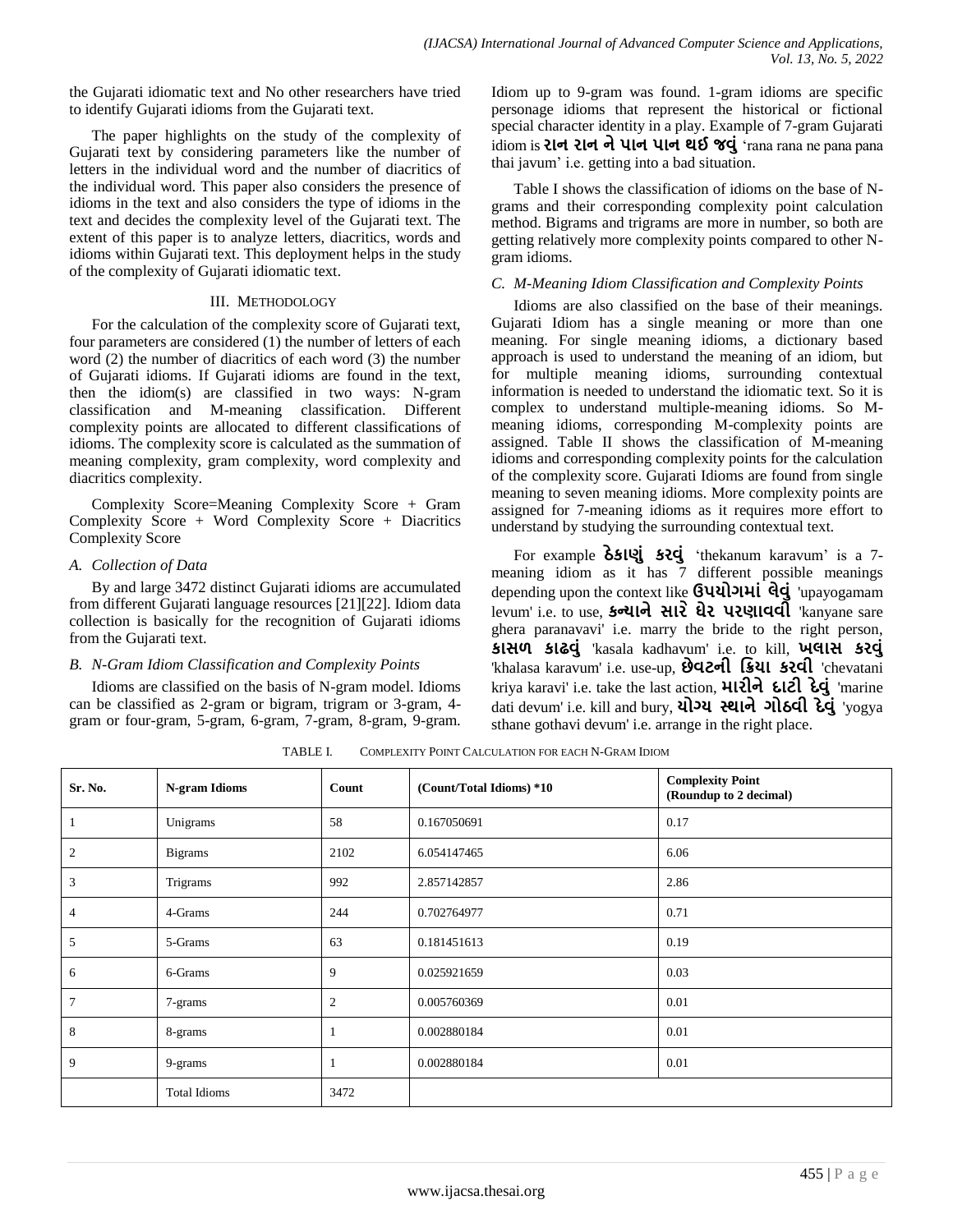| Sr. No.        | <b>M-meaning idioms</b> | Count          | Number of meaning(s) | <b>Complexity Point</b> |
|----------------|-------------------------|----------------|----------------------|-------------------------|
|                | single-meaning          | 1806           |                      |                         |
| $\overline{2}$ | 2-meanings              | 953            | $\overline{2}$       | $\overline{2}$          |
| 3              | 3-meanings              | 504            | 3                    | 3                       |
| $\overline{4}$ | 4-meanings              | 193            | $\overline{4}$       | 4                       |
| 5              | 5-meanings              | 13             | 5                    | 5                       |
| 6              | 6-meanings              |                | 6                    | 6                       |
| $\overline{7}$ | 7-meanings              | $\overline{2}$ |                      | π                       |
|                | <b>Total Idioms</b>     | 3472           |                      |                         |

TABLE II. COMPLEXITY POINT TABLE FOR M-MEANING IDIOMS

## *D. Diacritics Complexity Score*

If there are no diacritics in the Gujarati word, then the particular word is considered simple and easy to read. For example, Gujarati word **રમઝમ** "ramzam" i.e. ramzam has no diacritics. Another example of a Gujarati word, **ચાદર** 'chadar' i.e. sheet has 1 diacritics. If there are more diacritics in the particular word, then the particular word is difficult to read. If the count of diacritics of a particular word is 0 or 1, then that particular word is considered as simple, so 0 complexity point is assigned. If the count of diacritics of a particular word is 2, then 0.2 complexity point is assigned. If the count of diacritics of a particular word is 3 or 4, then 0.5 complexity point is assigned. If the count of diacritics of a particular word is 5 or 6, then 1 complexity point is assigned. If the count of diacritics of a particular word is greater than or equal to 7, then 2 complexity point is assigned. Table III shows the complexity point table on the base of number of diacritics of a particular word.

# *E. Word Complexity Score*

If the count of letters of a particular word is 1, 2 or 3, then that word is considered as simple, so 0 complexity point is assigned. If the count of letters of a particular word is 4 or 5, then 0.5 complexity point is assigned. If the count of letters of a particular word is 6 or 7, then 1 complexity point is assigned. If the count of letters of a particular word is greater than or equal to 8, then a 2 complexity point is assigned. Table IV shows the complexity point table on the base of the number of letters of a particular word.

## *F. Database of Idioms*

An Idiom database is required to store the collected Gujarati idioms. This idiom database is used to identify idioms from the input text to decide the complexity of the Gujarati idiomatic text. Idiom column stores the base form of the idiom in the idiom database. Fields like idiom, Gujarati meaning of idiom, English meaning of idiom and other related fields are created as a part of the Idiom database [6][23].

| Sr. No. | No. of diacritics of particular word | <b>Complexity Point</b> | <b>Example</b>                                     |
|---------|--------------------------------------|-------------------------|----------------------------------------------------|
|         | 0                                    | $\theta$                | 건나 'ramzam' i.e. ramzam                            |
|         |                                      | $\theta$                | યાદર 'chadar' i.e. sheet                           |
|         |                                      | 0.2                     | વાદળી 'vadali' i.e. blue                           |
|         | $3$ to 4                             | 0.5                     | યાદરમાં 'chadarman' i.e. in the sheet              |
|         | $5$ to 6                             |                         | યીડિયાપણું 'chidiyapanum' i.e. irritability        |
| h       | Greater than or equal to 7           |                         | प्रतिद्वंद्विता 'pratidhvandhita' i.e. competition |

TABLE III. COMPLEXITY POINT TABLE ON THE BASE OF NUMBER OF DIACRITICS OF PARTICULAR WORD

TABLE IV. COMPLEXITY POINT TABLE ON THE BASE OF NUMBER OF LETTERS OF PARTICULAR WORD

| Sr. No. | Number of letters of particular<br>word | <b>Complexity Point</b> | <b>Example</b>                                       |
|---------|-----------------------------------------|-------------------------|------------------------------------------------------|
|         | $1$ to $3$                              | v                       | આકાશ 'aakash' i.e sky                                |
|         | $4$ to 5                                | 0.5                     | બતાવવી 'batavavi' i.e. showing                       |
|         | 6 to 7                                  |                         | પ્રયોજનભૂત 'prayojanbhut' i.e. purposeful            |
|         | Greater than or equal to 8              |                         | तत्त्वज्ञानीओनो 'tatvagnaniono' i.e. of philosophers |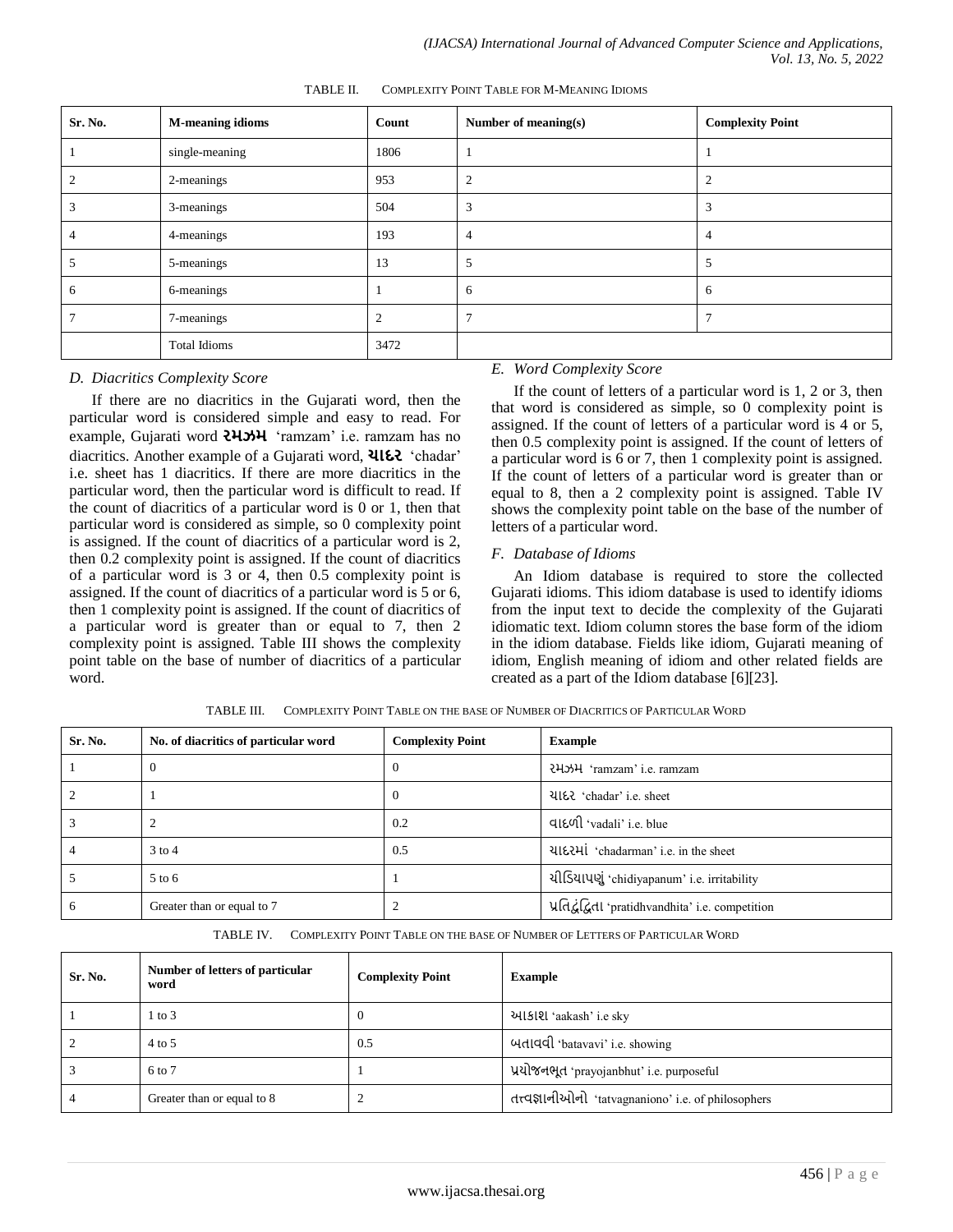# *G. Proposed Model*

Fig. 2 explains the steps for the proposed algorithm/model.

| Step 1: Accept the Gujarati text from the user.<br>Step 2: Pre-processing step<br>2.1: Eliminate whitespaces from starting and ending side of the text<br>2.2: Eliminate all whitespaces in between the text | નીચે સરતા. આકાશ ગાજે ધમધમ<br>ધરતી પોઢે. ઢમઢમ ઢોલ વગડાવો. વ<br>'varasada ave ramajhama y<br>abhathi e nice sarata. aka<br>dharati lili cadara odhe lil |
|--------------------------------------------------------------------------------------------------------------------------------------------------------------------------------------------------------------|-------------------------------------------------------------------------------------------------------------------------------------------------------|
| Step 3: Tokenize all the words of entered text.<br>Step 4: Eliminate Gujarati stop words from the entered text.                                                                                              | vagadavo, varasadane sau v                                                                                                                            |
| Step 5: Find out Gujarati idioms from the entered text using the idiom                                                                                                                                       | <b>OUTPUT:</b>                                                                                                                                        |
| database                                                                                                                                                                                                     | <b>STOP WORDS FOUND---</b>                                                                                                                            |
| Step 6: Calculate the gram-complexity score for idioms as per Table I.                                                                                                                                       |                                                                                                                                                       |
| Step 7: Calculate the meaning-complexity score for idioms as per Table II.                                                                                                                                   | Total Words in input Text:                                                                                                                            |
| Step 8: Count the number of letters of individual word                                                                                                                                                       | Total Idioms Found: 0                                                                                                                                 |
| Step 9: Count the number of diacritics of individual word                                                                                                                                                    | <b>Meaning Complexity Score</b>                                                                                                                       |
| Step 10: Calculate diacritics complexity score as per Table III.                                                                                                                                             | Gram Complexity Score: 0                                                                                                                              |
| Step 11: Calculate word complexity score as per Table IV.                                                                                                                                                    | Word Complexity Score: 6                                                                                                                              |
| Step 12: Calculate complexity score=Gram-complexity score $+$ Meaning-                                                                                                                                       | <b>Diacritics Complexity Score</b>                                                                                                                    |
| complexity $score + Diacritics$ complexity $score + Word$ complexity $score$                                                                                                                                 | Total letters in input: 97                                                                                                                            |
| Step 13: Display complexity level results of Input text.                                                                                                                                                     | Total diacritics in input: 41                                                                                                                         |
| Algorithm for the Proposed Model.<br>Fig. $2$ .                                                                                                                                                              | Total stop words in input: 3<br>Complexity Score = $9.2$                                                                                              |

The entered input is the Gujarati text which may or may not contain any unfamiliar words, including the Gujarati idioms. The output will be the analysis of Gujarati text with complexity score, which takes into consideration various factors, and the corresponding complexity level.

## IV. RESULT AND ANALYSIS

Gujarati text containing zero or more idioms is given as an input and output shows the related complexity score and complexity level of the inputted Gujarati text. The algorithm ignores the stop words in calculating complexity scores. Output also shows the stop words found in the input text. It also displays total words, total stop words, total letters, and total diacritics used in the input Gujarati text. It calculates Gram complexity score, meaning complexity score, diacritics complexity score and word complexity score as per weight defined in Table I, Table II, Table III and Table IV. The proposed model implements Table V for showing the complexity type or complexity level as an output.

We now present a few examples for the execution of the proposed algorithm for calculating the novel complexity score for the different instances of the Gujarati text. In Example 1, Example 2 and Example 3, different Gujarati text is given as an input. In Example 1, the input text is taken from the standard 1 Gujarati textbook. The output confirms that the complexity type of the text is SIMPLE. This is expected for the text used for teaching the first graders in the age group of generally 5 to 6 years.

TABLE V. COMPLEXITY SCORE INTERPRETATION TABLE

| Sr.<br>No. | <b>Complexity Score</b> | <b>Complexity Type</b> | <b>Notes</b>      |
|------------|-------------------------|------------------------|-------------------|
|            | $0.0 - 20.0$            | <b>SIMPLE</b>          | Very easy words.  |
|            | $20.0 - 40.0$           | <b>FAIRLY SIMPLE</b>   | Fairly Easy.      |
| 3          | $40.0 - 60.0$           | <b>MEDIUM</b>          | Medium complexity |
|            | 60.0-80.0               | <b>COMPLEX</b>         | Complex           |
|            | 80.0 or more            | VERY COMPLEX           | Extremely complex |

# Example1:

 $\mid$  INPUT TEXT=વરસાદ આવે રમઝમ વાદળી ચાલે ઝમઝમ, મોટા મોટા છાંટા પડતા આભથી એ આકાશ ગાજે ધમધમ વીજ ચમકતી ચમચમ, ધરતી લીલી ચાદર ઓઢે લીલી ચાદરમાં .<br>.<br>મઢમ ઢોલ વગડાવો**,** વરસાદને સૌ વધાવો. ave ramajhama vadali cale jhamajhama, mota mota chanta padata nice sarata. akasa gaje dhamadhama vija camakati camacama, li cadara odhe lili cadaramam dharati podhe. dhamadhama dhola varasadane sau vadhavo.' OUTPUT: STOP WORDS FOUND----> આળે**,** એ**,** નીચે**,** 'ave, e, nice, rds in input Text: 34 ms Found: 0 Complexity Score: 0 nplexity Score: 0 nplexity Score: 6 Complexity Score: 3.2 rs in input: 97 critics in input: 41

In Example 2, the input text contains the collection of 13 idioms. Output identifies these 13 idioms and from these 13 idioms, 8 idioms are with 1-meaning, 3 idioms are with 2 meanings, 1 idiom with 3 meanings and 1 idiom with 4 meanings. Output also identifies different N-gram wise idioms. Corresponding meaning complexity score and gram complexity score are calculated. Word complexity score and Diacritics complexity score is also calculated. Finally, the complexity score is calculated and the complexity type is decided on the base of the range of complexity score.

#### Example2:

Complexity Type = **SIMPLE**

INPUT TEXT=એક કાને સાંભળી બીજે કાને કાઢી નાખવું ઢ સંસાર માંડવો આગ લાગવી અક્કલ ચરવા જવી આંખમાં પાણી આવવું આકાશ પાતાળ જેટલું અંતર આંખ બતાવવી અક્કડ ને અક્કડ રહેવં જમીન પર પગ ન મકવો નાક ઉપર માખી ન બેસવા દેવી એકે પથ્થર ઉથામ્યા વગરનો ન રહેવો રાત કષેતો રાત દષાડો કષેતો દષાડો

"eka kane sambhali bije kane kadhi nakhavum dha sansara mandavo aga lagavi akkala carava javi ankhamam pani avavum akasa patala jetalum antara ankha batavavi akkada ne akkada rahevum jamina para paga na mukavo naka upara makhi na besava devi eke paththara uthamya vagarano na rahevo rata kahe to rata dahado kahe to dahado"

#### OUTPUT:

STOP WORDS FOUND----> એક, જેટલું, ને, રહેવું, પર, ન, ઉપર, ન, ન, તો, તો, 'eka, jetalum, ne, rahevum, para, na, upara, na, na, to, to,'

Total Words in input Text: 53 Total Idioms Found: 13

8 Idioms With 1 Meaning(s) 3 Idioms With 2 Meaning(s)

1 Idioms With 3 Meaning(s)

1 Idioms With 4 Meaning(s) Meaning Complexity Score: 21

1 Idioms With 8 Gram(s) 1 Idioms With 7 Gram(s) 2 Idioms With 6 Gram(s) 1 Idioms With 5 Gram(s) 2 Idioms With 4 Gram(s)

2 Idioms With 3 Gram(s) 3 Idioms With 2 Gram(s)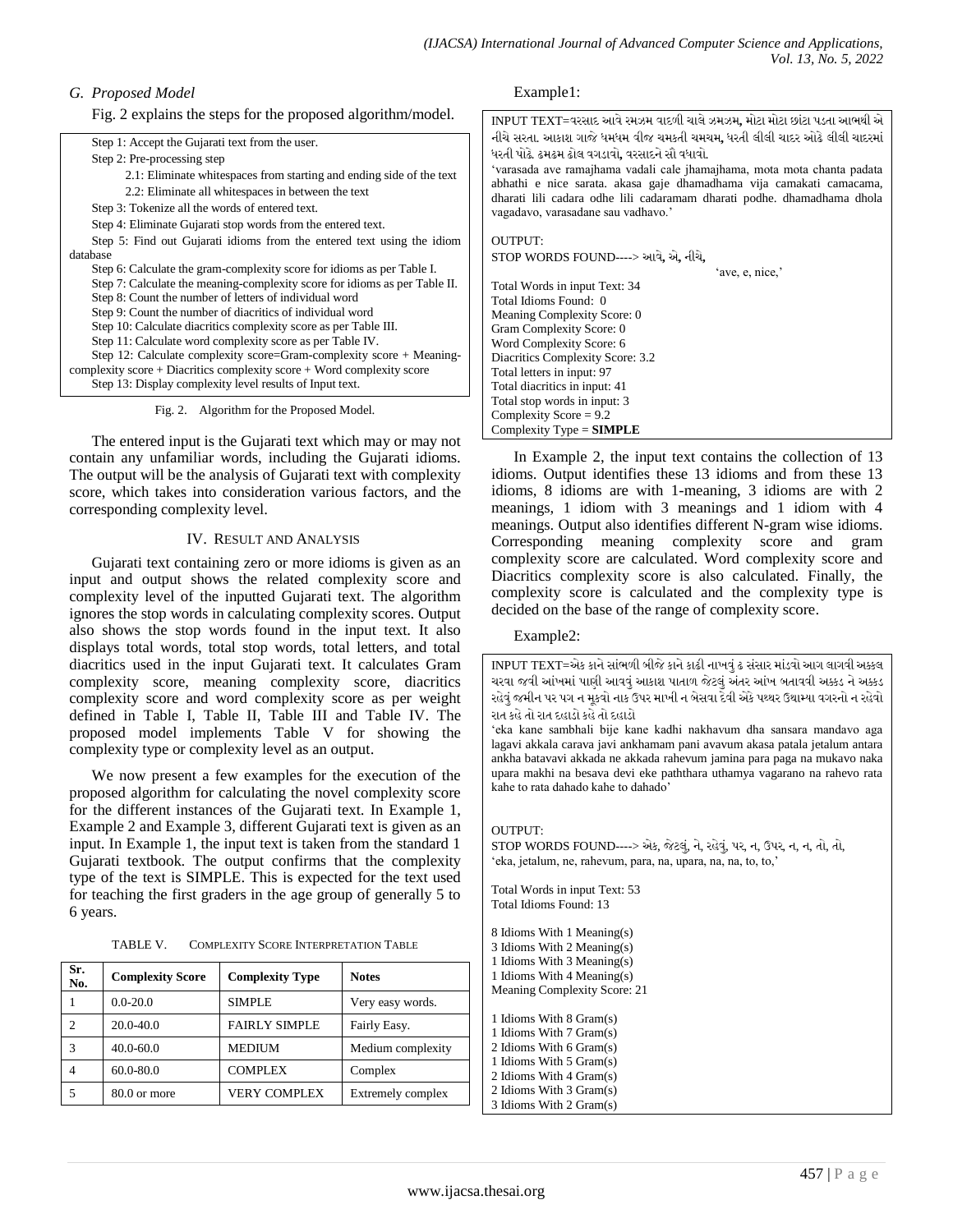1 Idioms With 1 Gram(s) Gram Complexity Score: 26.5

Word Complexity Score: 3.5 Diacritics Complexity Score: 5.9

Total letters in input: 114 Total diacritics in input: 66 Total stop words in input: 11

Complexity Score = 56.9 Complexity Type = **MEDIUM**

In Example 3, the complexity score is calculated as 75.3, which is in the range of 60.0-80.0, so the output of the complexity type is COMPLEX.

Example3:

INPUT TEXT=અંતરવેદના અંધાધૂંધી અતિસૌરભ હાથ ઝાલ અનુસંધાન અવસન્નતા અવસન્નત્વ આજ્ઞાંકિત આદીનવ આમ્રવૃક્ષ ઇંદ્રશસ્ત્ર ઇંદ્રાયુધ ઇમ્તિહાન ઉપદ્રવ ત્રિદશાંકુશ ત્રિદશાયુધ ધાતુરાજક નિરીક્ષણ પરિચારક પરેશાની પર્યેષણા પિકવલ્લભ પૂછપરછ પ્રતિકુળ પ્રિયાંબુ ભોગવિલાસ અંતર રાખ મજ્જારસ મનોવ્યથા મુશ્કેલી મેઘજ્યોતિ મેઘભૂતિ રતિકલહ રતિકેલિ રતિસંહતિ રતિસુખ વજ્રાશનિ વસંતદૂત વસંતદ્રુ વસંતદ્રુમ વિટંબણા વિરુદ્ધતા વિષયભોગ વિષયસુખ વ્યાકુલપણું વ્યાકુળતા શતકોટી સહાયરૂપ સૌદામની સૌદામિની સ્ત્રીગમન સ્ત્રીસંસર્ગ સ્ત્રીસખ સ્ત્રીસેવન હેરાનગત

"antaravedana andhadhundhi atisaurabha hatha jhala anusandhana avasannata avasannatva ajnankita adinava amravrksa indrasastra indrayudha imtihana upadrava tridasankusa tridasayudha dhaturajaka niriksana paricaraka paresani paryesana pikavallabha puchaparacha pratikula priyambu bhogavilasa antara rakha majjarasa manovyatha muskeli meghajyoti meghabhuti ratikalaha ratikeli ratisanhati ratisukha vajrasani vasantaduta vasantadru vasantadruma vitambana virud'dhata visayabhoga visayasukha vyakulapanum vyakulata satakoti sahayarupa saudamani saudamini strigamana strisansarga strisukha strisevana heranagata'

OUTPUT: STOP WORDS FOUND----> Total Words in input Text: 57 Total Idioms Found: 2 1 Idioms With 2 Meaning(s)

1 Idioms With 5 Meaning(s) Meaning Complexity Score: 7

2 Idioms With 2 Gram(s) Gram Complexity Score: 12.2

Word Complexity Score: 33 Diacritics Complexity Score: 23.1

Total letters in input: 278 Total diacritics in input: 163 Total stop words in input: 0

Complexity Score = 75.3 Complexity Type = **COMPLEX**

## V. CONCLUSION, LIMITATIONS AND FUTURE WORK

The proposed Gujarati text complexity prediction model was successfully implemented and it was based on the number of diacritics of the individual word, the number of letters of the individual word and on the number of idioms. Different complexity points are considered on the basis of N-gram idioms and M-meaning idioms. Gujarati idioms are considered as unfamiliar words to understand the Gujarati text. The complexity score of Gujarati text is calculated as the summation of diacritics complexity points, word complexity points, N-gram idiom complexity points and M-meaning idiom complexity points.

The proposed model could not recognize idioms those are not stored in the idiom database for assigning complexity points. Future work is to assemble all Gujarati idioms to correct this drawback. In the future enhancement of the model, particular domain vocabulary can be used for defining complexity levels.

Based on the outcome achieved, it is advocated that the projected readability complexity score calculation method is worth implementing in the real world for the community of Gujarati language. To the best of our knowledge, it is the first and novel readability complexity score calculation method and complexity type prediction method for the Gujarati Idiomatic text. The proposed method considers the Gujarati idioms as unfamiliar words and assigns weightage accordingly by dynamically detecting them from the input text. The proposed method opens the path for other Gujarati language researchers in defining readability levels for Gujarati text as well as natural language processing tasks for the Gujarati language.

#### **REFERENCES**

- [1] Wikipedia, "Gujarati language", https://en.wikipedia.org/wiki/Gujarati\_language (accessed March 23, 2022).
- [2] Yourdictionary, "Gujarati Language Overview and Common Words"; Available Online: https://reference.yourdictionary.com/otherlanguages/gujarati-language-words.html (accessed March 23, 2022).
- [3] GujaratiLexicon, "Let's Learn Gujarati"; Available Online: http://www.letslearngujarati.com/vowels (accessed March 23, 2022).
- [4] Audichya M. and Saini J.R., 2019, "An Overview of Optical Character Recognition for Gujarati Typed and Handwritten Characters", Available online: https://www.researchgate.net/publication/350173104.
- [5] Rakholia R.M. and Saini J.R., 2015, "The Design and Implementation of Diacritic Extraction Technique for Gujarati Written Script using Unicode Transformation Format", proc. of IEEE International Conference on Electrical, Computer and Communication Technologies (ICECCT-2015), Coimbatore, India, vol. 2, pages 654-659, Available online: https://ieeexplore.ieee.org/document/7226037.
- Modh J.C. and Saini J.R., "Dynamic Phrase Generation for Detection of Idioms of Gujarati Language using Diacritics and Suffix-based Rules", International Journal of Advanced Computer Science and Applications (IJACSA), 2021.  $(IIACSA)$ , http://dx.doi.org/10.14569/IJACSA.2021.0120728.
- [7] Harvey S., "A Beginner"s Guide to Text Complexity", Generation Ready, 2013; Available online: https://www.generationready.com/wpcontent/uploads/2021/04/Beginners-Guide-to-Text-Complexity.pdf.
- [8] Modh J.C. and Saini J.R., "Using IndoWordNet for Contextually Improved Machine Translation of Gujarati Idioms", International Journal of Advanced Computer Science and Applications (IJACSA), 12(1), 2021. http://dx.doi.org/10.14569/IJACSA.2021.0120128.
- [9] Kapadia U. and Desai A., "Rule Based Gujarati Morphological Analyzer", IJCSI International Journal of Computer Science Issues, Volume 14, Issue 2, March 2017, https://www.ijcsi.org/papers/IJCSI-14- 2-30-35.pdf.
- [10] Uccelli P., "Why do so many adolescents struggle with content-area reading?", Available Online: https://iris.peabody.vanderbilt.edu/module/sec-rdng2/cresource/q1/p02/ (accessed March 23, 2022).
- [11] The Achievement Network Ltd, "Text Complexity", Available Online: https://www.achievementnetwork.org/anetblog/eduspeak/textcomplexity (accessed March 23, 2022).
- [12] Barge J., "Common Core Georgia Performance Standards Text Complexity Rubric", Georgia Department of Education, 2011; Available